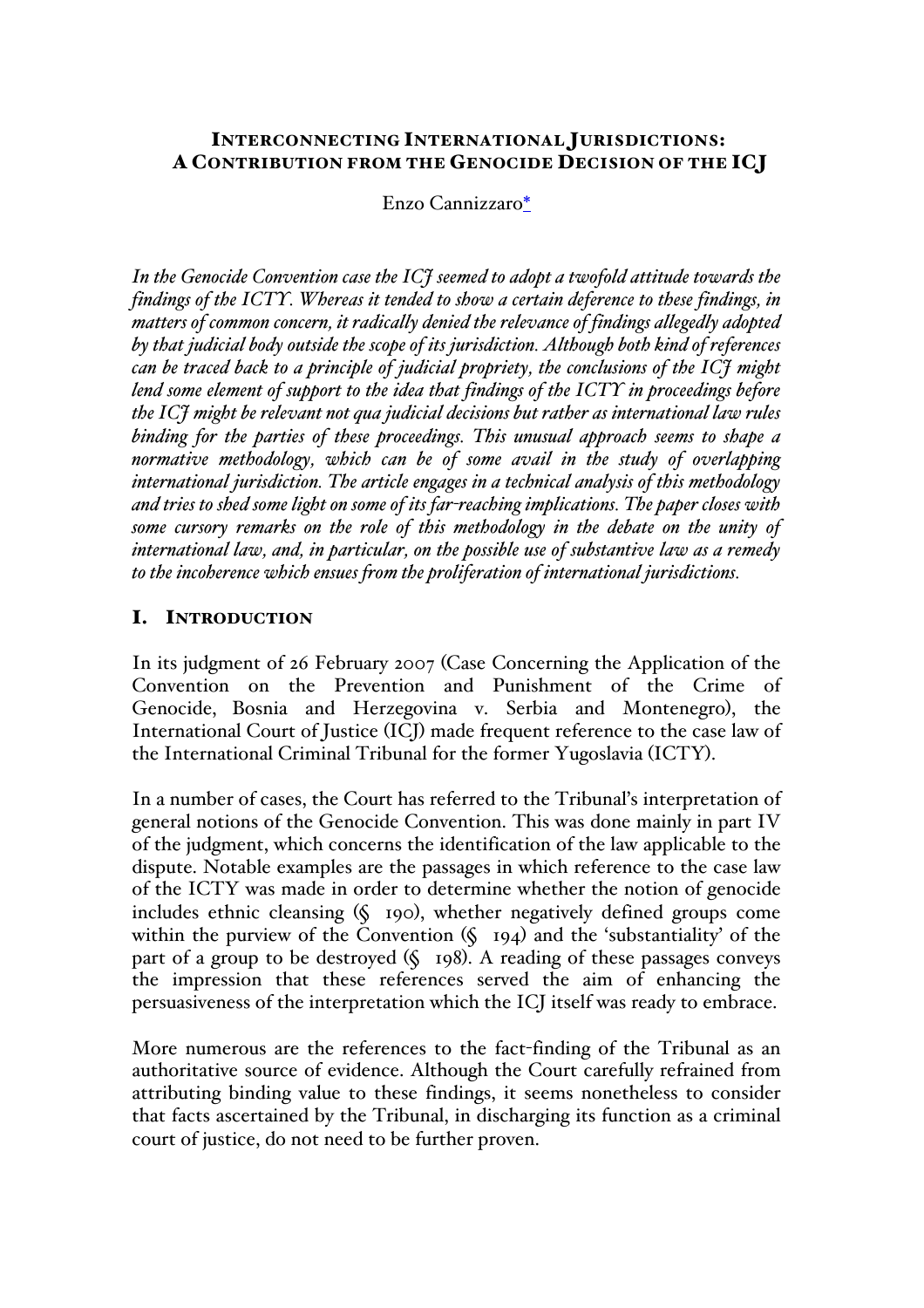Finally, the Court referred largely to ICTY determinations in which the Tribunal assessed the legality of conduct under obligations contained in the Genocide Convention which address individuals as well as states. Examples abound in part VI, in which the ICJ considered whether the alleged conduct constituted genocide under the Convention. Just to mention a few examples,  $\sqrt{\S}$  281-ff refer to the case law of the ICTY in order to determine the degree of clarity necessary for finding that a specific mens rea existed; §§ 300-ff do the same in order to determine the material deeds which, accompanied by an appropriate mens rea, would constitute an act of genocide.

In the situations briefly mentioned, the ICJ carefully abstained from any comment which could be read as implying that findings of the ICTY are binding upon the Court. However, in all but one case, the views of the two courts coincided perfectly. The only – but noteworthy – exception is the reference to the test employed by the ICTY in order to determine the attribution to states of actions carried out by individuals. In §§ 396-ff of the decision, the Court focused on whether conduct amounting to acts of genocide performed by individuals not having the status of state organs should be attributed to the FRY. In order to make that determination, the Court expressly departed from the test adopted by the Court of Appeals of the ICTY in the Tadic Case, [1] a test universally known as the "overall control" test, and relied instead on the classical test enshrined in Article 8 of the International Law Commission's Draft Articles on State Responsibility, commonly known as the "effective control" test. Yet the Court felt it necessary to justify the failure to comply with the ICTY case law, and dwelt at some length upon the difference between the two tests and their propriety in relation to the law of State responsibility.

Speaking in general terms, the Court concluded at  $\zeta$  403 that:

"The Court has given careful consideration to the Appeals Chamber's re asoning in support of the foregoing conclusion, but finds itself unable to subscribe to the Chamber's view. First, the Court observes that the I CTY was not called upon in the Tadic case, nor is it in general called up on, to rule on questions of State responsibility, since its jurisdiction is cr iminal and extends over persons only. Thus, in that Judgment the Tri bunal addressed an issue which was not indispensable for the exercise of its jurisdiction. The Court attaches the utmost importance to the factua l and legal findings made by the ICTY in ruling on the criminal liability of the accused before it and, in the present case, the Court takes fullest account of the ICTY's trial and appellate judgments dealing with the ev ents underlying the dispute. The situation is not the same for positio ns adopted by the ICTY on issues of general international law which do not lie within the specific purview of its jurisdiction and, moreover, the r esolution of which is not always necessary for deciding the criminal cases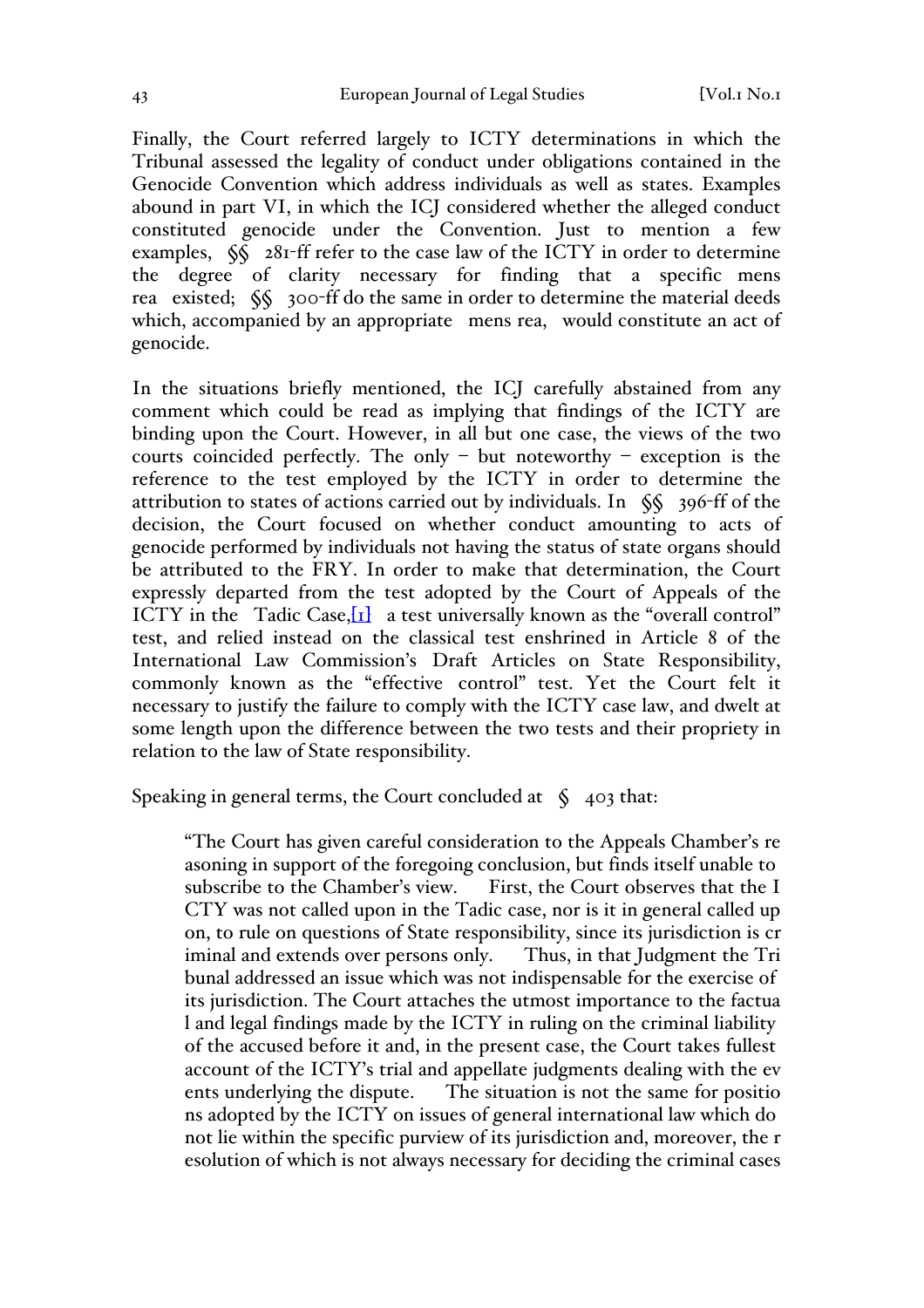### before it". $[2]$

This short but meaningful excerpt gives us two pieces of information. First, it tells us that, in deciding a dispute between States, the ICJ gives a certain value  $-$  although it is not clear precisely what that value is  $-$  to the findings of the ICTY on matters which come within the jurisdiction of that tribunal and which might be of relevance for the settlement of the dispute. Second, the ICJ tells us that it will give no value to findings of the ICTY on matters falling outside the jurisdiction of that Tribunal. This passage seems thus to stress the varying degree of authority of the decisions of the ICTY in proceedings before the ICJ. More precisely, the authority of the Tribunal would depend on whether, in deciding a certain question, the Tribunal remained within the scope of its jurisdiction, as ascertained by the ICJ.

The interest of this observation speaks for itself. In situations in which the two courts are called on to qualify legally the same or analogous conduct under rules which are formally different, although of identical content, pertaining respectively to individual and to State responsibility, an analysis of the scope of their respective jurisdictions might serve to avoid overlapping judicial findings. Comprehensively considered, these two contentions may be taken as expounding a new method for handling the conflict arising from the exercise of overlapping jurisdictions.  $[3]$  Instead of looking at the effect of diverging decisions, this new methodology seems rather to focus on the normative interplay between the diverse acts which establish different bases of jurisdiction. By assigning authority only to those decisions taken by the "competent" judicial organ, and, correspondingly, by denying such authority to decisions taken by the "incompetent" organ, this approach, instead of settling conflicts, would prevent them from arising. This approach, which seems to take shape for the first time in theGenocide Convention Case, seems very promising and worthy of being further explored. However, the road toward recognition of this methodology as a working instrument for avoiding conflicts of jurisdiction is very tortuous and may reveal technical and theoretical difficulties. In the present contribution, I will present some preliminary reflections on this methodology, and I will try to examine some of its merits and limits. Further, I will try to apply this methodology to certain categories of conflict in order to explore its scope and implications. These sparse reflections are by no means intended to constitute a complete frame of reference for a multifaceted issue which, in my view, can hardly be captured by a unitary methodology.

## II. THE CONFRONTATION BETWEEN THE ICJ AND THE ICTY: WAS TH ERE A CONFLICT OF JURISDICTION?

Inconsistency between decisions taken by two of the most respected permanent (or semi-permanent) judicial bodies of the international legal order was by and large referred to in the legal literature as one example of conflicts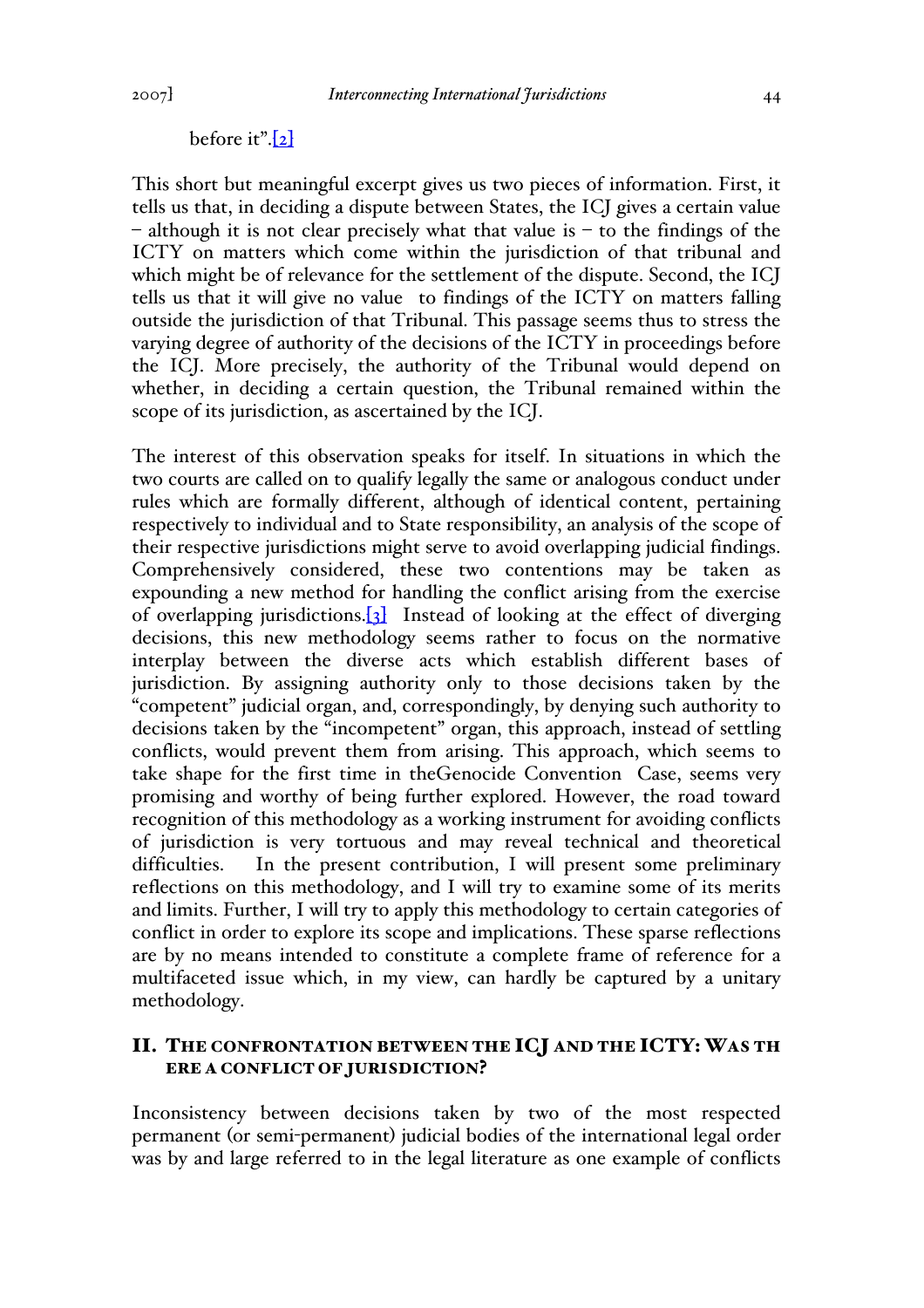which may lead to the fragmentation of international law. $[4]$  Yet, not every inconsistency between decisions of different judicial organs constitutes a conflict of jurisdiction. Therefore, the first step in the analysis is to determine whether a true conflict between the two courts has arisen, which needs to be settled.

Diverging interpretations of a legal rule in the context of different disputesettlement procedures do not generally create a true conflict of jurisdiction. $[5]$  It may be regrettable that different jurisdictions do not agree on a given interpretation of the same rule, but the conceptual difference between diverging interpretations and conflict of jurisdiction is well rooted in theory and in judicial practice, and no further discussion of this question seems necessary.

More problematic by far are the situations belonging to the second and third classes referred to above. Independent fact-findings made, respectively, by the ICTY and by the ICJ may lead to different assessments of fact. Independent legal assessments of the same conduct may lead to diverging conclusions with respect to the legality of that conduct. For example, the ICTY could decide that certain conduct attributed to individuals amounts to acts of genocide, whereas the ICJ could decide differently with regard to the same conduct where it is attributed to a State.

Even in situations of this kind, one could wonder whether we are really in the presence of a true conflict of jurisdictions. The answer would probably be negative if one assumed a strict notion of conflict, which would require the concomitant presence of the three classical tests: the same parties, the same object, and the same legal ground. It is easily demonstrated that the situations referred to above do not meet these criteria, as both the parties and the object of the two proceedings are necessarily different. In one forum the proceeding seeks to ascertain the criminal responsibility of individuals, whereas the other concerns an interstate claim and implicates the rules on State responsibility.

This conclusion, coherent as it is from a formalistic perspective, does not intuitively meet the sense of coherence one would expect when approaching legal questions. To condemn individuals for conduct which, attributed to States would not give rise to responsibility, seems to contradict basic requirements of logic to which, one would expect, every system of law should be subject. Indeed, in a number of legal traditions, quite sophisticated conflictavoidance techniques have been developed so that the independent assessment of diverse legal consequences flowing from the same conduct does not lead to incoherent judicial decisions. For example, this concern is at the origin of the rule which, in a number of countries from the civil law tradition, requires courts assessing the civil consequences of conduct amounting to crimes to accept the factual and legal assessments of that conduct already made by criminal courts.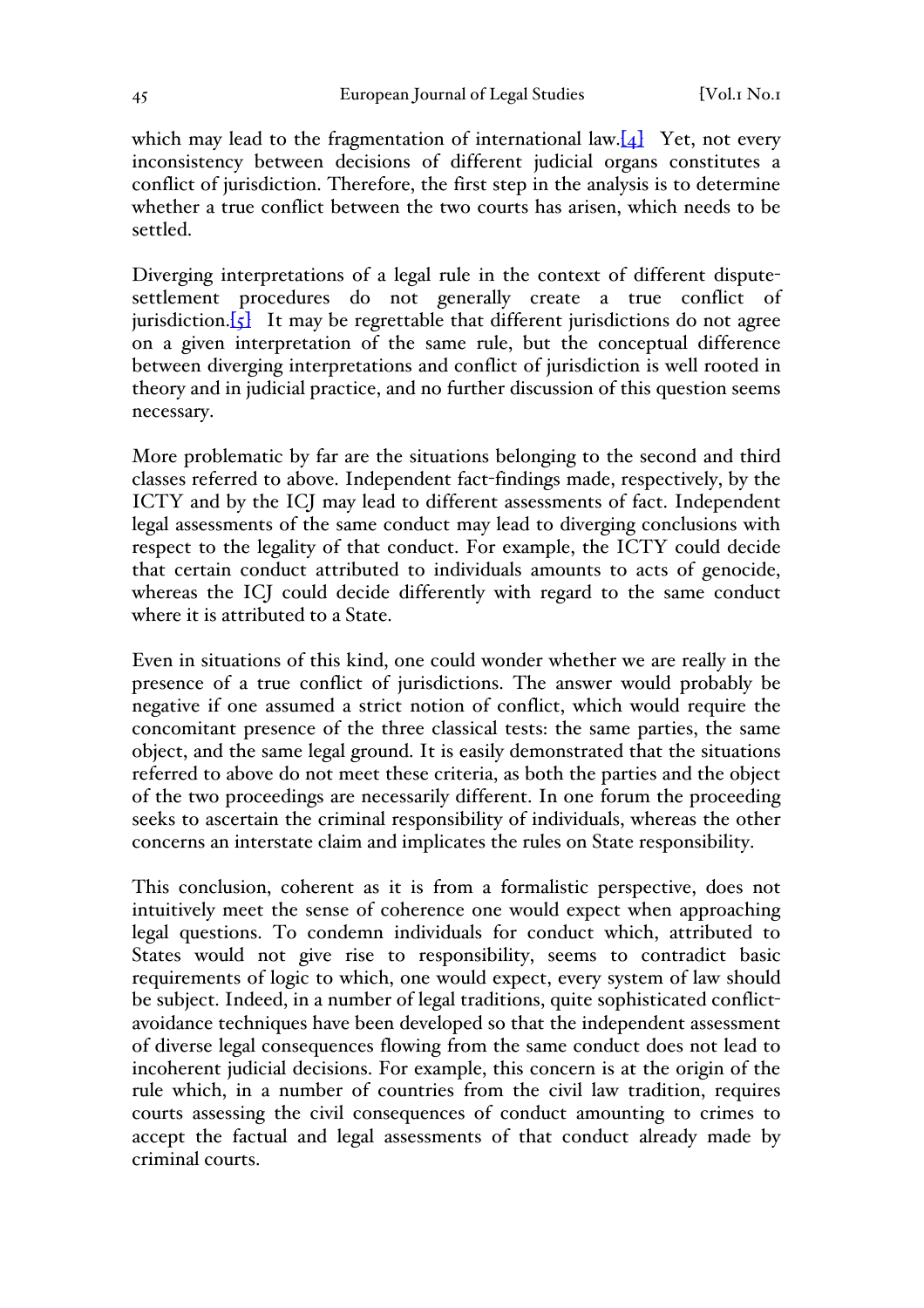It does not seem unreasonable to draw a conceptual analogy with the case at hand, where the same conduct may simultaneously give rise to a double set of legal consequences: criminal responsibility for individuals, and State responsibility for those States to which this conduct is attributed. After all, on a number of other occasions, international tribunals have accepted a broader notion of legal conflict for a variety of aims. In the case at hand, quite unusual in international practice, the identical issues, in spite of the formal differences between the parties and object, would plead for the unity of the legal assessment of the same conduct under the same rule of law.

However, it would be overly simplistic to push the analogy further, to the point of transposing automatically at the international level solutions adopted at the state level. What seems natural in an integrated legal order, in which different proceedings are part of the same judicial function, may not be assumed to be natural in the international legal order. In spite of the fact that both the ICJ and the ICTY are judicial organs of the United Nations, it would be inappropriate to refer to them as organs of one and the same system of administration of justice. The reasons which could be relied upon in order to dismiss this conclusion are well known and need not detain us. The acknowledgement of the typical dynamics of the international legal order induces one to look elsewhere in order to find a remedy for what appears to be a logical gap in that order.

### III. JUDICIAL DISCRETION OR CONFLICT-AVOIDANCE TECHNIQUE?

The first explanation that crosses one's mind of the quite ambiguous passage of the Genocide Convention is that the Court, by deciding the degree of deference to be afforded to a finding of the ICTY, did not intend to point to a new conflict-avoidance technique, but, more simply, was exercising its judicial discretion. In other words, absent a conflict, or absent a firmly rooted legal basis for a conflict-avoidance technique, the ICJ may have referred to the Tribunal's case law as an argumentative device, primarily useful for enhancing the persuasiveness of the ICJ's decisions and for buttressing the logic underlying its reasoning. By showing that a certain solution was adopted by a different judicial authority, the ICJ can rely on the moral authority of the Tribunal and in this way it can avoid elaborating its reasoning in full detail. The idea that the ICJ, the only existing international court of universal jurisdiction, should pay attention to the case law of specialised courts when settling disputes touching upon subject matter that come even partially within their ambit is spread widely among international law scholars.

Even if above reading were the correct one, the solution adopted by the Court would still be important. Indeed, the Court not only showed deference to the decisions of the ICTY but also enunciated a test designed to give guidance for future cases as to the type and degree of deference which should be used: a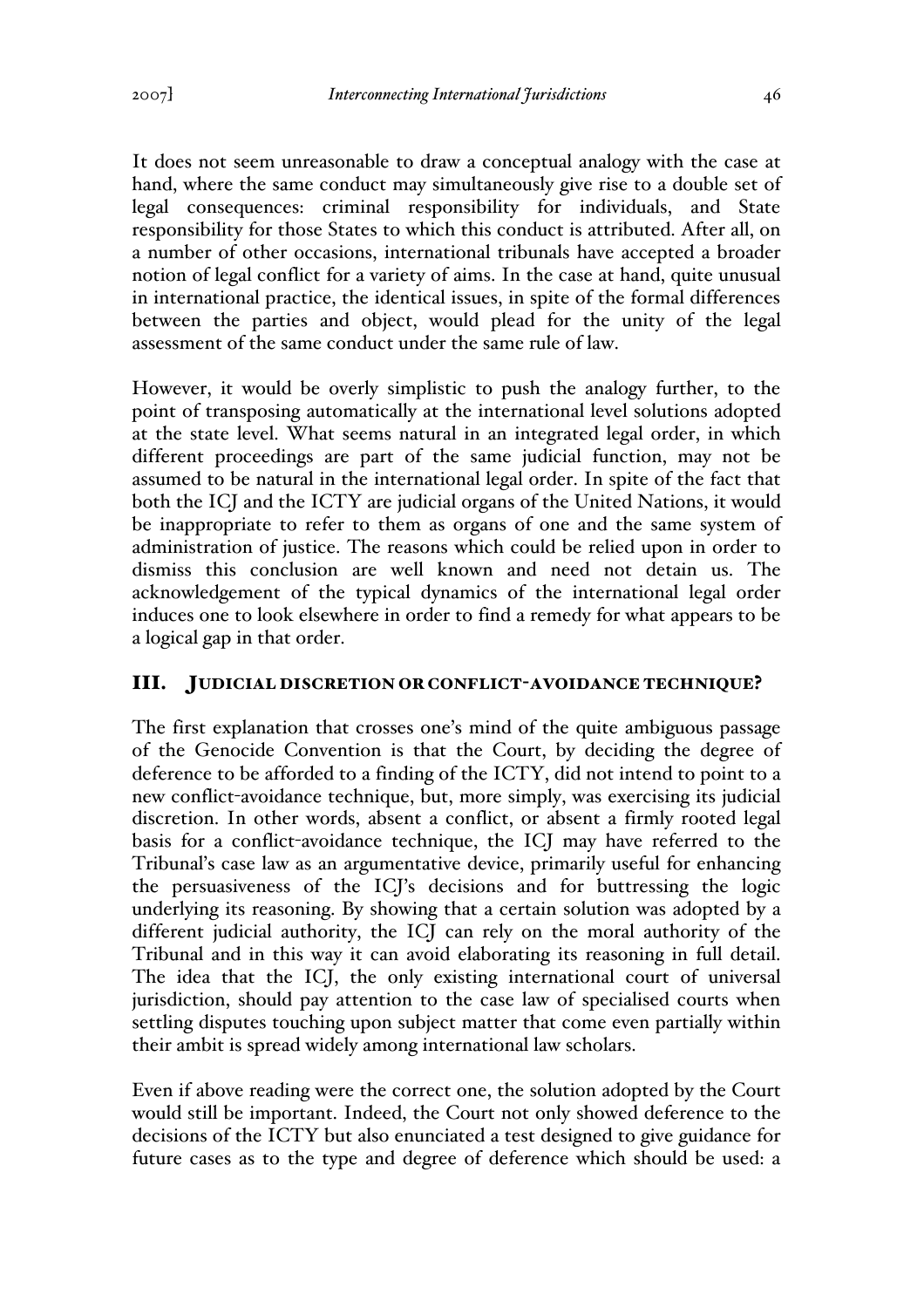very unusual step for the ICJ.

The existence of such a form of pre-determination makes it difficult to adopt definite conclusions as to the nature of that test. It presents elements of judicial discretion as well as of a true conflict-avoidance technique and, possibly, is more akin to the latter than to the former. There was no need, for a court of justice exercising its judicial discretion, to stress the ultra vires nature of a finding of another court in order to deviate from it and to embark upon a different course. The emphasis on the limited scope of its jurisdiction could indicate that the Court did not feel confident enough to rely only on its subjective appreciation in disregarding the authority of the Tribunal, and needed to rely on a more objective element (to the extent that concluding that another tribunal has made an ultra vires determination can be regarded as "objective").

It seems risky to draw from this short and quite mysterious passage more implications than it can offer. However, it certainly seems to reveal a tendency to ground the authority of the ICTY on more solid footing than that offered by uncertain mechanisms which some might call judicial discretion and others may prefer to label as comity.[6]

One is therefore tempted to advance the hypothesis that this passage of the judgment, perhaps beyond the subjective intention of its judges, foreshadows a methodological approach which can be useful in case of jurisdictional overlaps. I propose therefore to explore this perspective (although only hypothetically) with a view to determining, to a certain degree of precision, how to devise an instrument of coordination that would vest decisions of the ICTY with a conditional authority in proceedings before the ICJ.

The starting point for this analysis is that such coordination was not achieved through procedural instruments, i.e., through instruments aimed at establishing the legal effect of a judicial decision for a different judge. If this were the case, there would be a strong presumption that these effects would flow from the existence of a decision independently of the fact that it was pronounced within the scope of the judge's jurisdiction. The fact that the ICJ felt empowered to review this assessment cannot but point out that decisions of the ICTY do not have effect by themselves in proceedings before the ICJ. Thus, in order to explain the quite unusual stance of the ICJ we are induced to look elsewhere, and to see whether decisions of the ICTY, far from being considered for their procedural force, might be considered for their normative force, as rules of law binding among the parties of the proceedings before the ICJ. This would be a normative approach, which, instead of relying on the procedural effects of a judicial decision, tends rather to emphasise its normative force.

### IV. TOWARDS A NORMATIVE APPROACH?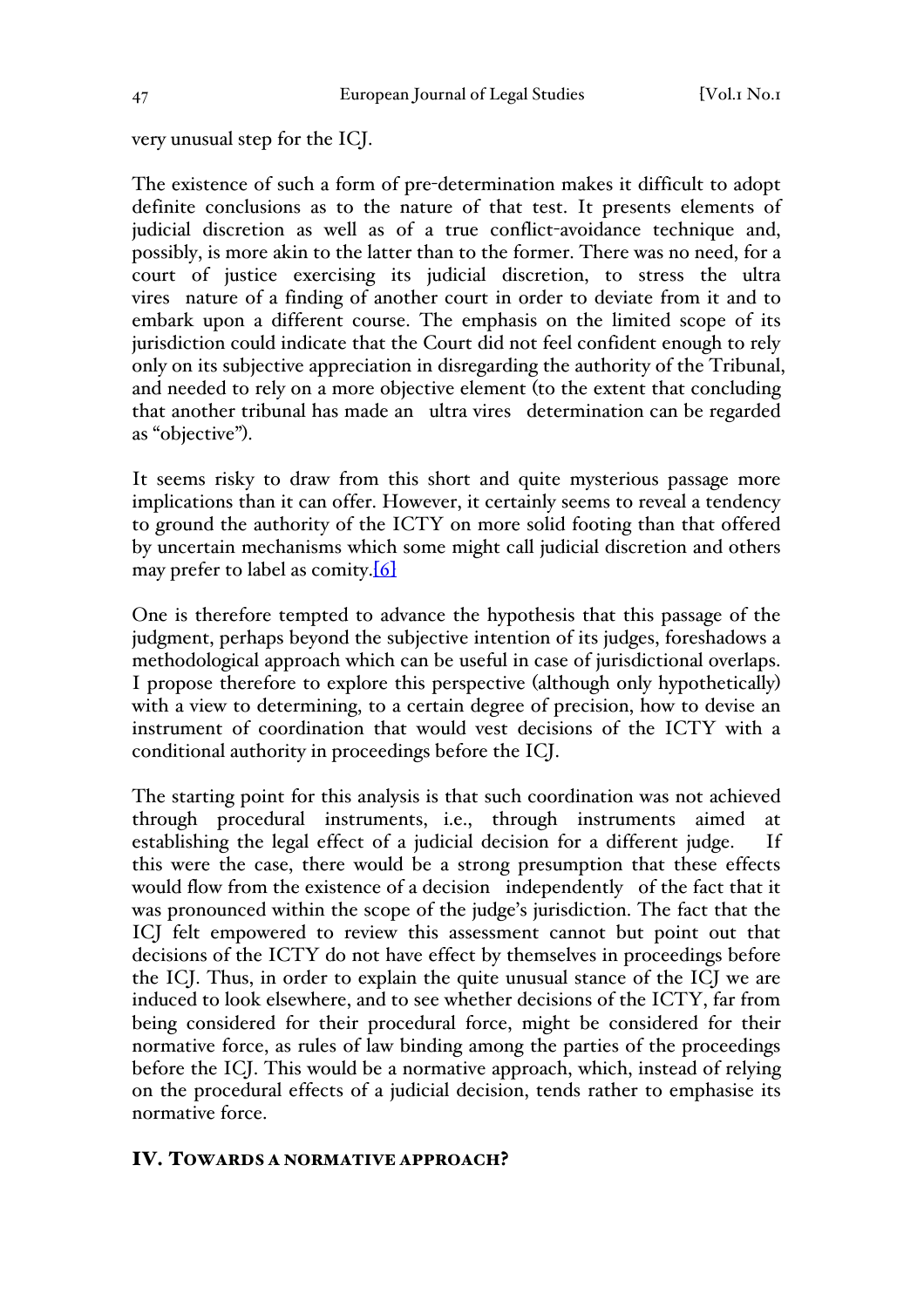From this perspective, one could assume that provisions conferring overlapping jurisdiction, and competing decisions of international judicial bodies, can be taken mutually into account by these bodies as rules applicable to the parties, which therefore enter into dynamic interrelations with other international law rules. It would be this dynamic interrelation, ultimately, which can explain the relevance of judicial findings of a court in judicial proceedings before another judicial body.

From this perspective, the value of findings of a court of justice in another dispute settlement procedure is not brought back to the effect of rules and principles relating to the effect of a judicial decision such as the rule of res iudicata. Rather, we are assessing whether this value cannot be explained by virtue of the effect which a rule of law exerts upon other rules of the same system. It is, in other words, the capacity of an international law rule to enter into dynamic relations with other rules of the same system. This element could recast the unity of the international order, potentially threatened as it is by the proliferation of international judicial bodies. This possibility has been explored, with varying degrees of success, in relation to the applicable law in a case before an international tribunal. The step I am now proposing to attempt would go a little bit further and would try to examine this possibility as regards coordinating the actions of a plurality of international tribunals. After all, a court, when determining the scope of its jurisdiction, must also take into account other international law rules in force among the parties. This is the rule which has been expressed, albeit in quite limited terms, by Article 31,  $\zeta$  3 (c) of the 1969 Vienna Convention on the Law of Treaties.

In the particular situation which prompted the current study, one may wonder whether decisions of the ICTY constitute binding legal rules for the parties to the proceedings in the Genocide Convention Case. A number of arguments can be made for answering the question positively. The Statute addresses obligations to states with regard to specific situations, such as, for example, the obligation to cooperate, in accordance with Article 29 of the Statute. Although no provision of the Statute explicitly imposes an obligation to recognise decisions of the Tribunal, it is meaningful to note that the obligation to cooperate was interpreted in quite broad terms by national laws carrying out that obligation, which proclaimed that judgments of the Tribunal are recognised within the internal legal order, for example as concerns their effect in municipal civil proceedings. $[7]$ 

As concerns, in particular, the parties to the proceedings before the ICJ, the binding force of these rules can be justified by a plurality of legal bases, such as the possible succession of the Federal Republic of Yugoslavia (FRY - Serbia and Montenegro) in the membership of the UN of the Socialist Federal Republic of Yugoslavia, or the retroactive effect of the membership of the new State in the United Nations, following its application of 27 October 2000.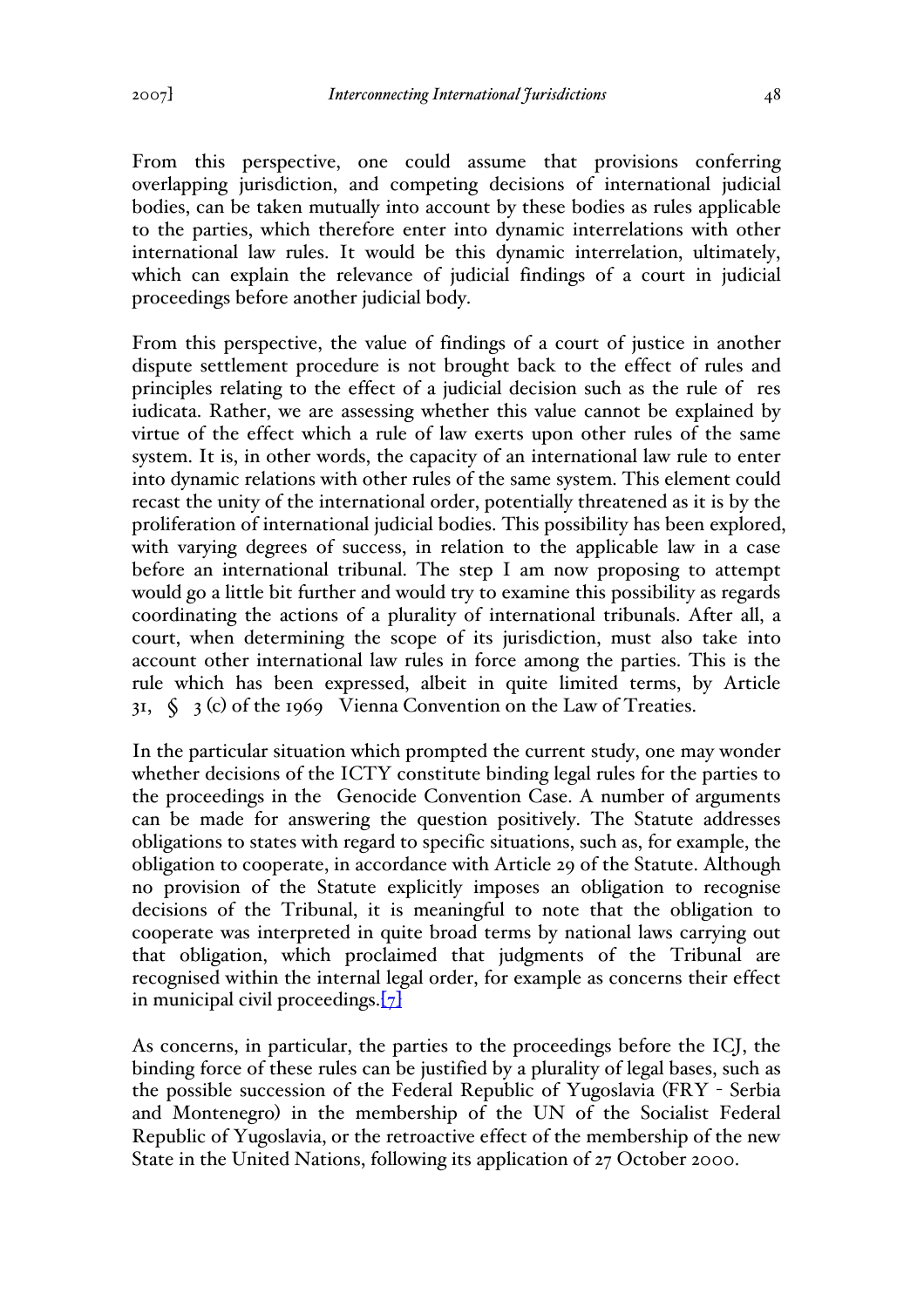The demonstration of this assumption might appear to require a lengthy technical explanation. However, such an explanation is unnecessary in the light of the holding of the ICJ, which found, at  $\oint$  447 of its Genocide decision, that "from 14 December 1995 at the latest, and at least on the basis of the Dayton Agreement, the FRY must be regarded as having 'accepted [the] jurisdiction' of the ICTY within the meaning of Article VI of the Convention". In the same vein, one could conclude that the parties to the proceedings before the ICJ were, as from that date, bound by the Security Council Resolution  $827(1993)$ ,  $8$  which confers jurisdiction on the ICTY in regard to individual conduct which can constitute genocide under the Genocide Convention, and by the decisions of that Tribunal, including those adopted before that date.<sup>[9]</sup> In  $\zeta$  445, i.e., a few lines earlier in its decision, the ICJ had concluded that the Tribunal constitutes an "international penal tribunal" within the meaning of Article VI of the Convention, i.e., a Tribunal having jurisdiction for individual conduct in breach of the obligation contained in the same convention which bestows jurisdiction upon the ICJ for State conduct.

## V. NORMATIVE APPROACH AND DYNAMICS OF THE INTERNATIONAL L EGAL ORDER

I propose now to go further along this line of argument and explore the implications following from the consideration of decisions of the ICTY as international law binding upon the parties to the dispute before the ICJ.

There does not seem to be any theoretical obstacle to regarding judicial decisions, from a normative viewpoint, as rules of law applying to specific situations and governing the individual, rather than general, conduct of its addressees. In such a case, the decisions of the Tribunal do in fact constitute rules of law, affecting the legal positions of the individuals tried by the Tribunal, but also of all the states bound by Resolution 827(1993) and by the Statute of the Tribunal, which are required by the Statute to recognize the decisions and to give them effect, if the need arises, within their municipal orders. From this premise, it follows that the ICJ, in deciding a dispute between parties, must take into consideration these decisions, as they may be relevant for settling the dispute, as part of its task of determining and applying the law in force between the parties.

From this perspective, therefore, decisions of the Tribunal do not constitute judicial determinations, but rather normative acts. Their effect must not be determined on the basis of the particular procedural mechanisms which are normally employed in order to determine the binding force of a judicial decision for another judge, such as the res iudicata rule and the like.<sup>[10]</sup> Such a search would be made in vain. Neither customary international law, nor the particular provisions setting up the ICY and the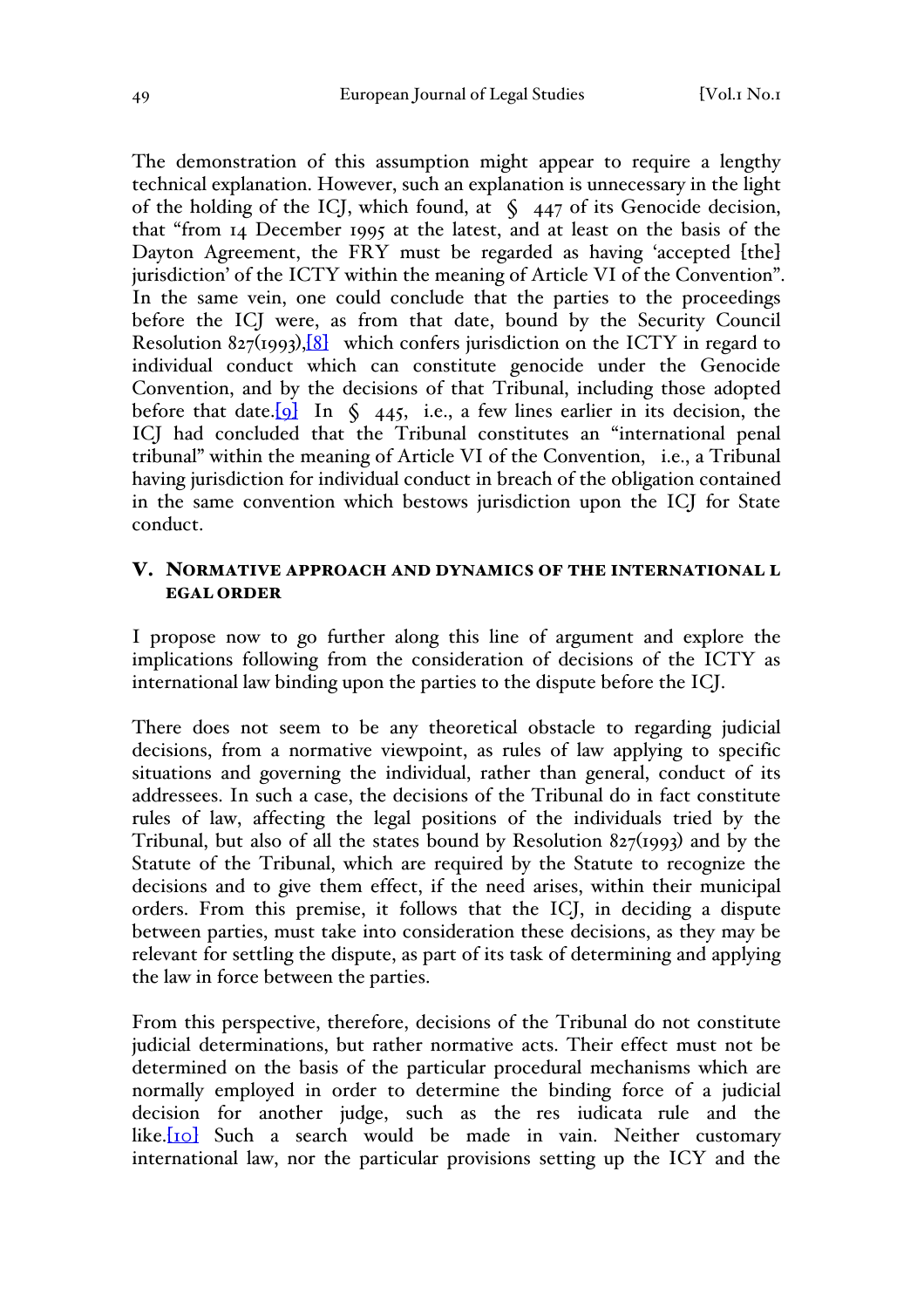ICTY, and establishing their jurisdiction, require either court to give deference to decisions of the other. However the jurisdictional 'splendid isolation' of either court may be tempered by the recognition that decisions of another court do exist, which are binding for the parties and which must therefore be considered by the other when deciding the case before it.

The existence of a procedural mechanism connecting the respective jurisdictions of the ICJ and of the ICTY would have given unconditional priority to decisions of one court upon the other. But the effect of anormative mechanism connecting the jurisdictions of the two courts is more nuanced by far. Decisions of the ICTY in proceedings before the ICJ enjoy, at best, a relative priority, in the sense that they must be taken into account as law in force between the parties, subject, as such, to the legal dynamics of the sources of international law. This might explain why the ICJ considered itself capable of ruling on the validity of these decisions, and, having found that they were taken ultra vires, to deny their effect in proceedings before it. The Court must have considered that decisions ultra vires constitute invalid law and therefore must be discarded. This seems perfectly consistent if one considers that these acts are not applied qua judicial decisions, but rather qua international law, and therefore, deprived of any procedural shield such as that afforded by the principle of the res iudicata.

The flipside of the normative approach to the overlapping jurisdiction is that, in the reverse situation, decisions of the ICJ should not constitute rules of law for the ICTY, which does not settle disputes among States but rather administers justice in the public interest.

# VI.DECISIONS OF THE ICTY AND ARTICLE 103 OF THE UN CHARTER

One may wonder whether, among the normative dynamics which help to shape the respective interplay of decisions of the ICTY and of the ICJ, the legal basis of their jurisdiction may play a role. The issue does indeed have some importance, as the jurisdiction of the two courts depends on acts having different legal value.

It is well known that the jurisdiction of the ICJ in the case at hand was based on the Genocide Convention, whose Article IX bestows jurisdiction upon the Court for disputes relating to the interpretation, application or fulfilment of the Convention. The competence of the Tribunal is established by Resolution 827 (1993), and by the Statute attached thereto, which, in the relevant part, confers jurisdiction on the Tribunal in order to determine the criminal responsibility of individuals charged with conduct amounting to genocide.

At first sight, one could be tempted to conclude that the jurisdiction of the ICTY, having been conferred by a resolution of the Security Council, enjoys the special status of the obligations deriving from the Charter of the UN,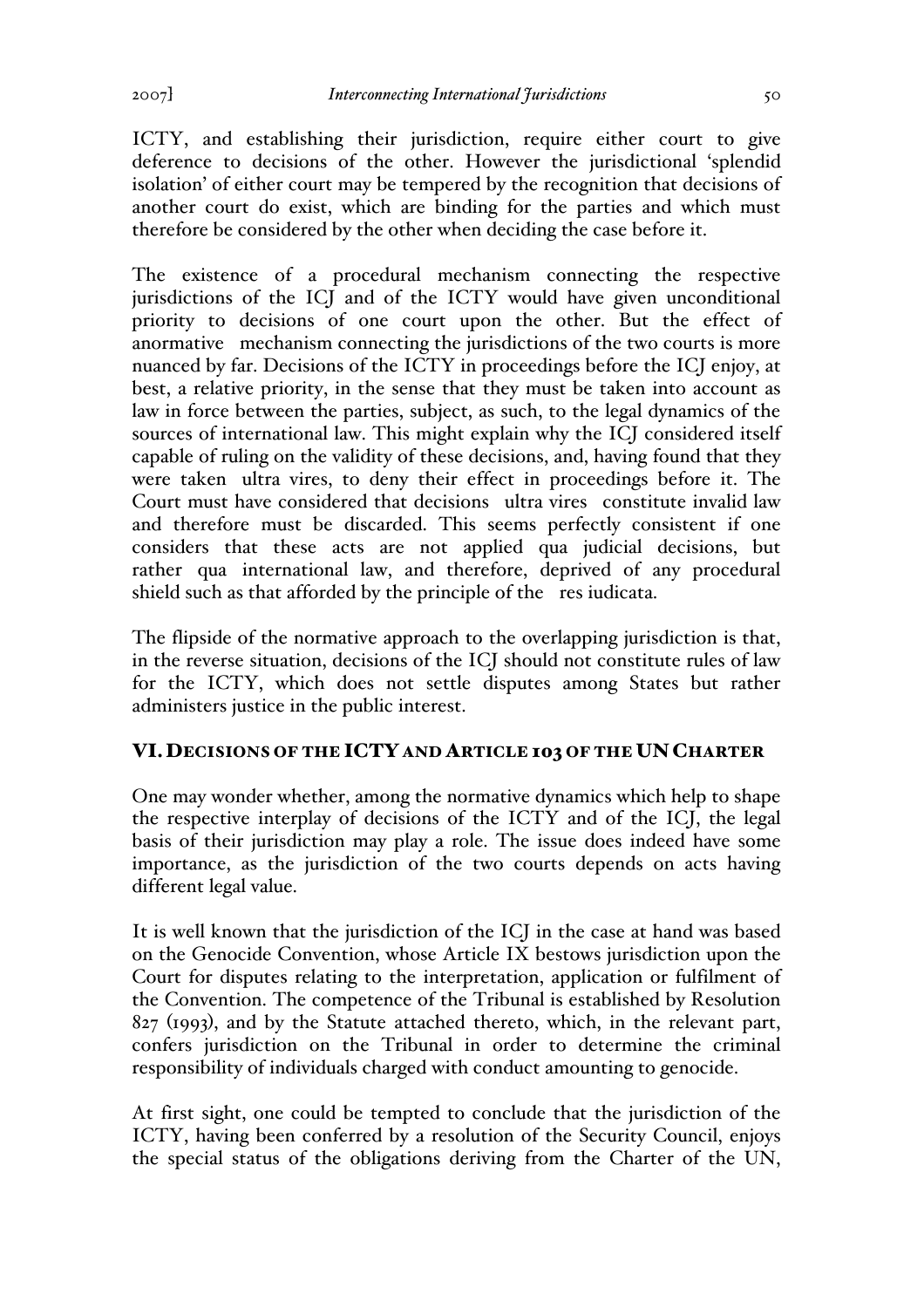which, as is well known, take priority over any other treaty obligation, by virtue of Article 103 of the Charter.  $\overline{[11]}$  Moreover, as Resolution 827 (1993) was taken under Chapter VII of the Charter, decisions of a Tribunal pursuant to a competence decided by the Security Council should be considered as measures aimed at maintaining or restoring international peace and security; measures which, therefore, should be recognised as having a higher rank than simple measures aimed at settling a dispute between States.

In spite of its apparent logic, such a solution does not appear persuasive. Although one can accept that diverging assessments by the two courts as to the legality of conduct attributed to individuals and to states under the Genocide Convention can give rise to a conflict of jurisdiction, it is much more problematic to assume that such a conflict falls within the scope of Article 103 of the UN Charter. This provision seems, rather, to envisage a situation where the performance of a treaty obligation would affect compliance with obligations established by the Charter. The very strict sanction envisaged by Article 103 seems to indicate precisely that the mechanism set up by that provision is triggered only by a conflict potentially capable of affecting the implementation of the Charter.

Article 103 can be used to enhance the normative value of the rules establishing the Tribunal, and bestowing jurisdiction upon it, in the sense that States cannot, by special convention, disregard such rules and thus undertake an obligation not to recognise the competence of the Tribunal or the decisions taken by it. It is a much larger step to conclude that the Security Council, by creating a Tribunal with competence to ascertain the criminal responsibility of individuals, also intended to rule out the jurisdiction of other international courts, and in particular, of the ICJ, in the interpretation of the Genocide Convention. The aim pursued by the Security Council in creating the ICTY was that of conferring on it the necessary authority to try individuals charged with international crimes, and not to confer priority upon diverging interpretations of the Genocide Convention adopted by a Court in the context of an interstate dispute. If that had been the intention, the SC would undoubtedly have expressed it in much clearer terms. Moreover, there are no elements in the Genocide Convention which could be read as implying that findings of the ICTY enjoy a higher authority than findings of the ICJ.

## VII. THE NORMATIVE APPROACH AND SOME OF ITS IMPLICATIONS

In this final section, I would like to point to some of the advantages and disadvantages of the normative approach to the study of the conflict of jurisdictions in international law. By no means are the observations which will be offered to the reader intended to constitute a general frame of reference. For this, I must refer to the many excellent contributions already existing, which have explored this complex topic in full detail. $[12]$  For my part, I will be content to offer a cursory analysis of just some of the potentially infinite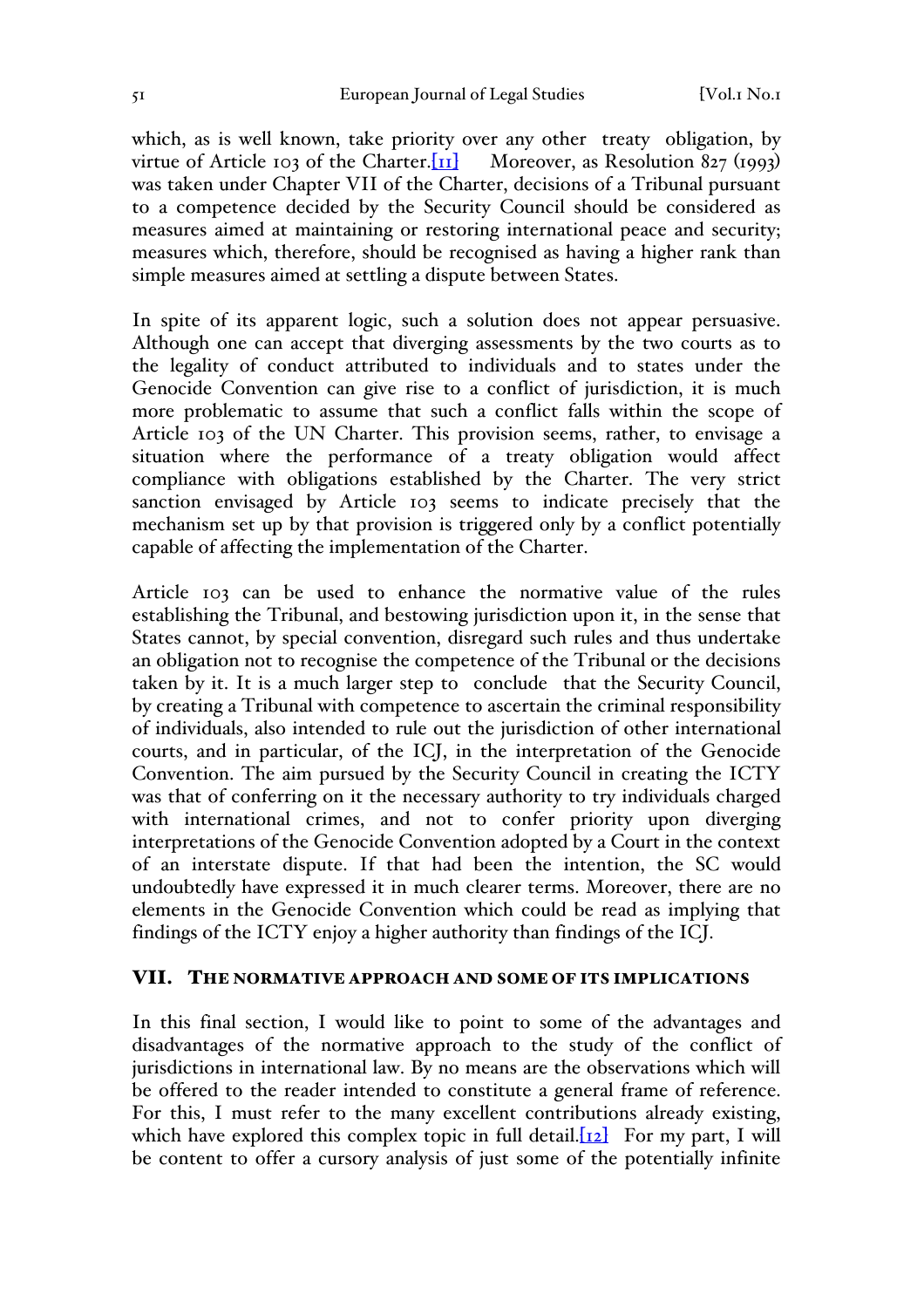situations of jurisdictional conflict by referring to the most known recent practice and to illustrate the potential application of this methodology.

The general features of this approach should finally be clear. The normative approach consists of an analysis of the effects produced by provisions conferring jurisdiction on a tribunal, and by decisions of that tribunal, in a different dispute settlement procedure, qua international law rules in force among the parties. This effect is thus, in a certain sense, intermediate between the possible effect which would be produced by procedural means for coordinating competing jurisdictions, if existing, and the effect of a 'soft' means of coordination, such as comity and judicial discretion, the legal basis of which would be uncertain and the content of which would be indeterminate. It is of course possible that the parties, by conferring upon a tribunal the power to settle a dispute, also bestow upon it the power to disregard previous judicial decisions applicable qua international law in force among them. This is naturally a question of interpretation for each court of justice to decide, taking into account all pertinent factors.

However, the natural field of application of this methodology is that of the conflict of jurisdiction in the proper sense, in which diverging judicial decisions might place inconsistent obligations on the same parties. One could assume that decisions of a court of justice deciding certain aspects of a dispute can be taken as rules of law in force among the parties by another tribunal deciding a different but related aspect of the same dispute, in order to reach a complete settlement of the dispute. This effect can typically occur in the case of parallel proceedings, concerning the legality of the same conduct under a different, and possibly diverging, set of rules. Whereas it is very possible that all or some of the jurisdictions concerned will in fact have the competence to adjudicate the dispute in its entirety (applying, for this purpose, the entire body of international law), that may not always be the case. For example, a tendency gaining more and more ground in the jurisprudence of specialised tribunals is to consider that the dispute before them concerns only the legality of certain conduct under the constituent treaty, leaving aside the application of other international law rules which, comprehensively considered, could afford a justification for conduct inconsistent with that treaty and, thus, lead towards a definite settlement of the dispute. $[13]$ 

Irrespective of the merits of this tendency, there is a case for arguing that a remedy for the fragmenting effect which ensues from it can be found in the normative approach described above, which consists in interconnecting partial settlements of distinctive sub-issues of normatively complex disputes by using, as an interconnecting factor, the dynamics of substantive rules of the international legal system. One could well conclude that a decision of a specialised tribunal concerning the legality of conduct in its own sub-system can be taken into consideration as binding law among the parties, and that the decision may be applied by other tribunals if it is relevant for deciding the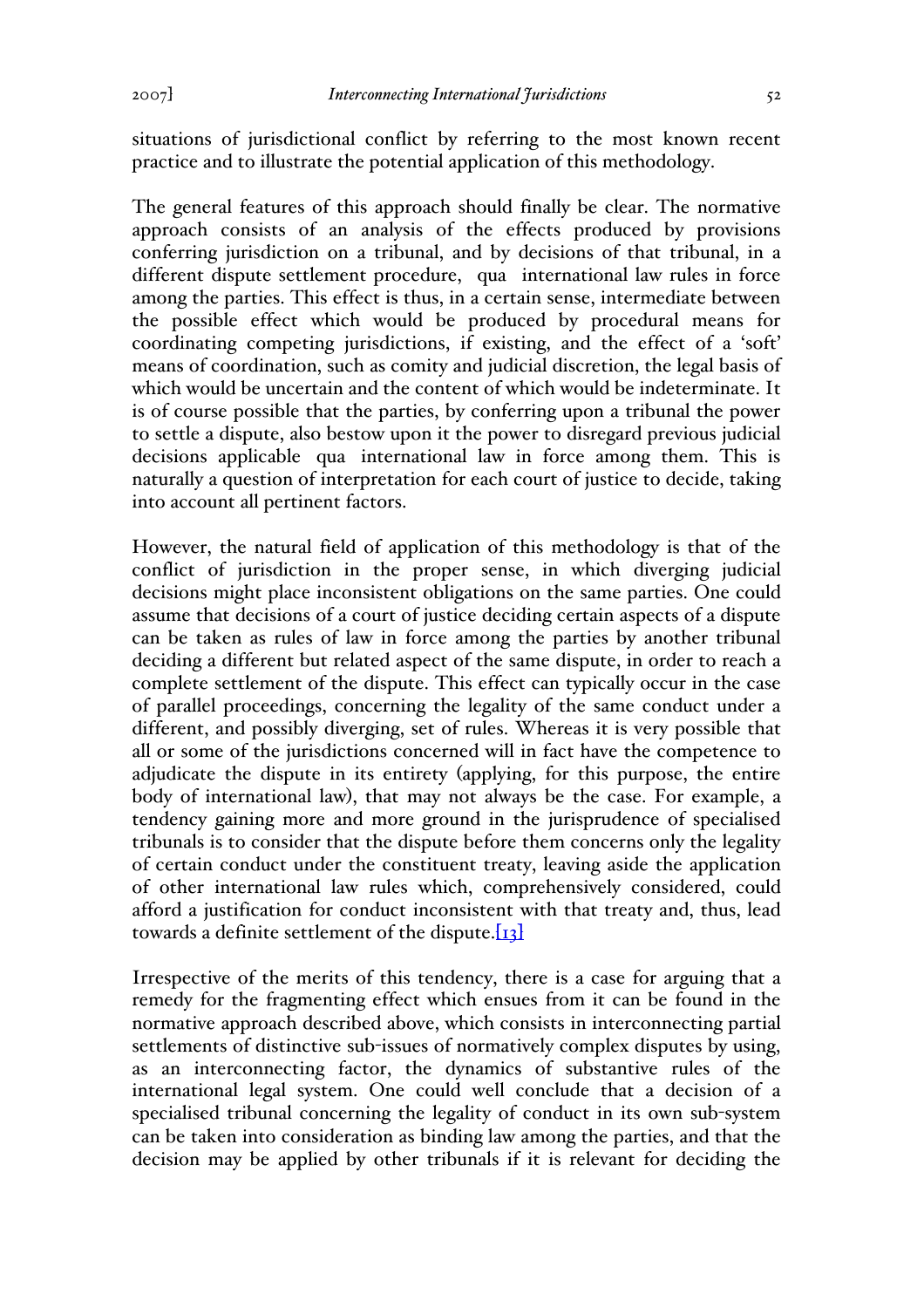### disputes before them.

From the same logical perspective, it does not seem impossible to make a further step forward and to assume that even the rules conferring jurisdiction on (and not only the decisions of) a specialised tribunal can be taken into consideration by another tribunal in order to delimit the sphere of its competence. As the identification of the scope of the jurisdiction conferred on a court of justice more often than not entails the interpretation of treaty provisions, this operation can find its legal basis in Article 31  $\Diamond$  3 (c) of the 1969 Vienna Convention on the Law of the Treaties. Of course, this is an operation which cannot be accomplished in the abstract, but whose structural elements must be weighted in relation to the concrete case and in relation to the content of the rules conferring jurisdiction. It seems reasonable to assume that a tribunal having jurisdiction to settle a dispute among Member States of the EC must take into account, in determining the scope of its jurisdiction, Article 292 of the Treaty Establishing the European Community (EC Treaty), which provides that the parties have conferred exclusive jurisdiction to the ECJ for issues concerning the interpretation and application of EC law.[14] The diverging jurisdictional provisions could be construed consistently so as to avoid a conflict of jurisdiction from arising.

This phenomenon of cross-reference among international tribunals, sometimes enthusiastically welcomed as a fertilization of the international judicial function, obviously has limits. In particular, the normative approach described above, based as it is on the consideration of technical dynamics among sources or norms of the international legal order, requires, for its application, the identification of a well-grounded legal basis. It goes without saying that the judicial decisions can be applied as binding law for its parties only in judicial proceedings having effect for parties to the previous decision. I pointed out above that considering the ICTY decisions as law applicable in disputes among States before the ICJ does not entail that the reverse situation applies as well. Decisions of the ICJ cannot be considered as binding law in proceedings before the ICTY, for the simple reason that these proceedings are developed in the public interest and on behalf of the international community as a whole, thus excluding the legal relevance of special agreements among states.

An analogous rationale should have dissuaded the European Court of Human Rights (ECHR) from giving relevance, in deciding a question before it, to the international engagements of some parties to the European Convention only, such as the Member States of the EC. Indeed, this is precisely what the ECHR did in the Bosphorus Case. $[15]$  In this case, as is well known, the Court overruled its previous jurisprudence, according to which the existence of equivalent protection of fundamental rights under the EC Treaty and under the ECHR had the effect of limiting the exercise of its jurisdiction in regard to acts of the EC. While such a solution was technically questionable, the solution adopted in Bosphorus appears even more objectionable.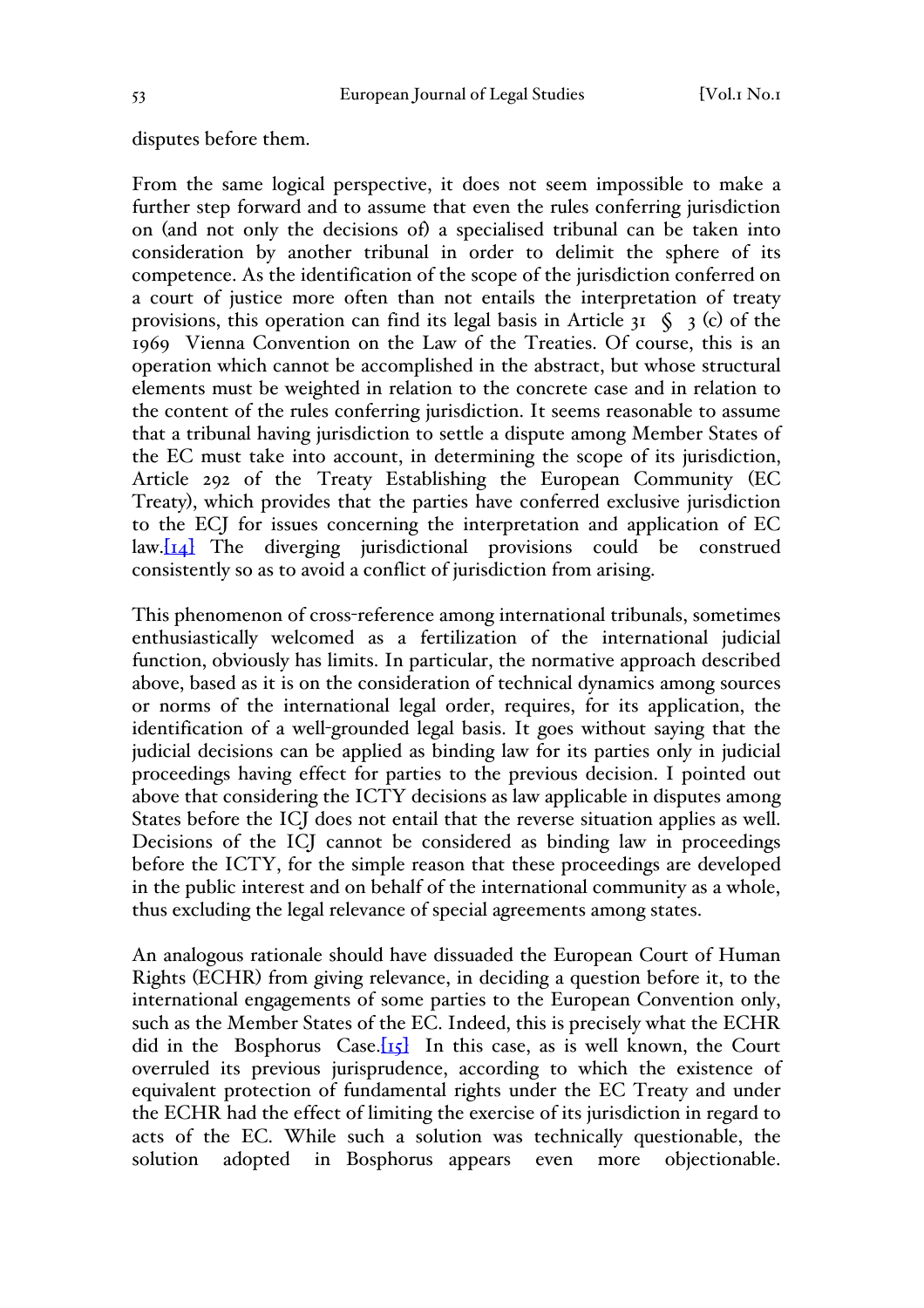In Bosphorus, the Court considered that the existence of a normative subsystem among some states parties to the Convention only, in which protection of fundamental rights is guaranteed "in a manner which can be considered at least equivalent to that for which the Convention provides jurisdiction" must be taken into account when interpreting the provisions providing for a justification to States' actions that are not in compliance with the Convention.

This line of reasoning indeed presents a certain analogy with the normative approach, with the important caveat that, in that case, the ECHR gave relevance not to a single decision, concerning the same or even analogous conduct, but rather to the overall jurisprudence of another tribunal. Regardless of the impact of that case on the very delicate balance between fundamental rights and States' interests as reflected in the Convention, this conclusion appears technically flawed, as it gives relevance to engagements binding to some parties only, in order to interpret general notions of the European Convention, applying to a wider circle of states. Thus, the Bosphorus Case, although inspired by the noble aim of avoiding a conflict between competing jurisdictions by giving relevance to the case law of another forum, and although applying an approach bearing some resemblance to the normative approach, cannot be considered an accomplished precedent in that direction and, rather, exemplifies the pitfalls of an incautious use of that approach.

# VIII. CONCLUDING REMARKS: UNITY OF SUBSTANTIVE LAW AS A REMEDY FOR JURISDICTIONAL FRAGMENTATION?

The adoption of a normative approach is not an all-embracing technique aimed at dealing with the problems arising in connexion with the proliferation of international fora. Still less is it a panacea for the looming fragmentation of international law which accompanies the growing tendency of establishing specialised tribunals for specialised sets of rules. No approach can cure the structural weakness of the international order and transform it into a more integrated system such as those which lawyers are accustomed to observing at the state level and which they are often, albeit improperly, accustomed to using as a yardstick for legal research. More modestly, the normative approach can serve, in particular cases and under particular technical conditions, in order to bridge a gap in the exercise of different jurisdictions.

While the practical relevance of such an approach may be significant yet not overwhelming, it is also important from a theoretical point of view. There is a growing awareness that the existence of limitations on the jurisdiction of international judicial bodies should not, by itself, entail a corresponding limitation on the law applicable in order to settle the dispute. $[16]$  Yet it is undeniable that the jurisdiction of international courts may be determined by the state in order drastically to narrow down the law which the courts are empowered to apply. The tendency of specialised courts to settle disputes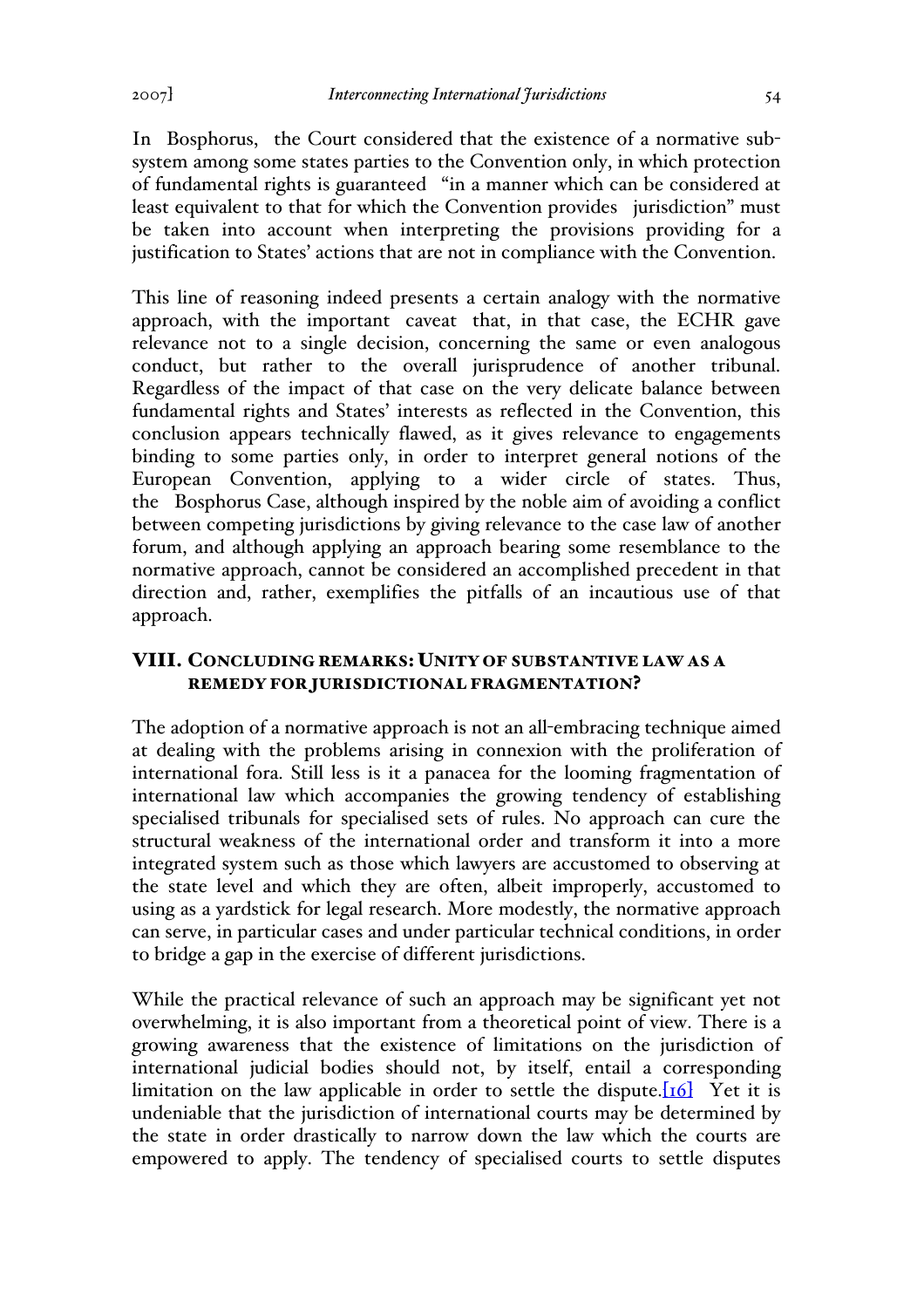under their respective constitutive treaties only, and thus to render awards which are structurally incomplete, endangers the unity of international law and makes it impossible to use it a remedy for the fragmentation of international judicial functions.

In this conceptual line of research, the adoption of a normative approach in order to determine the effect of judicial decisions in the context of other dispute settlement procedures may thus constitute a step forward. It may contribute to reaffirm the unity of the international legal order and the unity of law as a means to settle judicial disputes also by recourse to different means of judicial redress, and beyond the restraints, at least beyond some of them, which curtail the application of jurisdiction-regulating norms. The consideration of judicial determinations as part of the substantive law binding its addressees may perhaps serve the aim of recasting the unity of international law more than the search for means of coordination in the exercise of competing jurisdictions. In other words, this normative approach better serves the purpose of avoiding a fragmentation of international law than any attempt to use procedural remedies instead.

Thus, the attainment of a more in-depth knowledge of such an approach seems to be a task which is worth making investments in attention and energy. Though well beyond the narrow scope of the present, introductory, contribution, this is a task to which the international legal scholarship might tend in the near future.

------------------------------------------------------------------------------------------------------

### **REFERENCES**

[2] The reasons for denying legal value to the criterion of overall control, applied by the Court of Appeals in the Tadic Case, were further clarified by the Court. According to it, "the 'overall control' test [was not only] employed to determine whether or not an armed conflict is international, which was the sole question which the Appeals Chamber was called upon to decide"; rather, "the ICTY presented the 'overall control' test as equally applicable under the law of State responsibility for the purpose of determining when a State is responsible for acts committed by paramilitary units, armed forces which are not among its official organs", an issue for which, according to the ICJ, the ICTY did not have jurisdiction.

[3] There are, indeed, appreciable differences between that case and the previous cases in which the ICJ felt enabled to ascertain the validity of decisions of other international tribunals. See, in particular, the decision of 18 November 1960 in the case of the Arbitral Award made by the King of Spain on 23 December 1906 (Honduras v. Nicaragua), in which the Court accepted a claim to review the validity of a previous international decision. Indeed, the ICJ reached this conclusion when it found that its jurisdiction covered a dispute arising from a "disagreement existing between them with respect to the Arbitral Award", as stated in the agreement constituting the legal basis of the jurisdiction of the Court. In the same vein, in the judgment of 12 November 1991, in the case of the Arbitral Award of 31 July 1989 (Guinea-Bissau v. Senegal), the Court concluded that the parties had conferred upon it jurisdiction to decide on the nullity of

<sup>\*</sup> Professor of International Law, University of Macerata (cannizzaro@unimc.it).

<sup>[</sup>1] ICTY, Appeals Chamber, Tadić Case, IT-94-1-A, Judgment, 15 July 1999.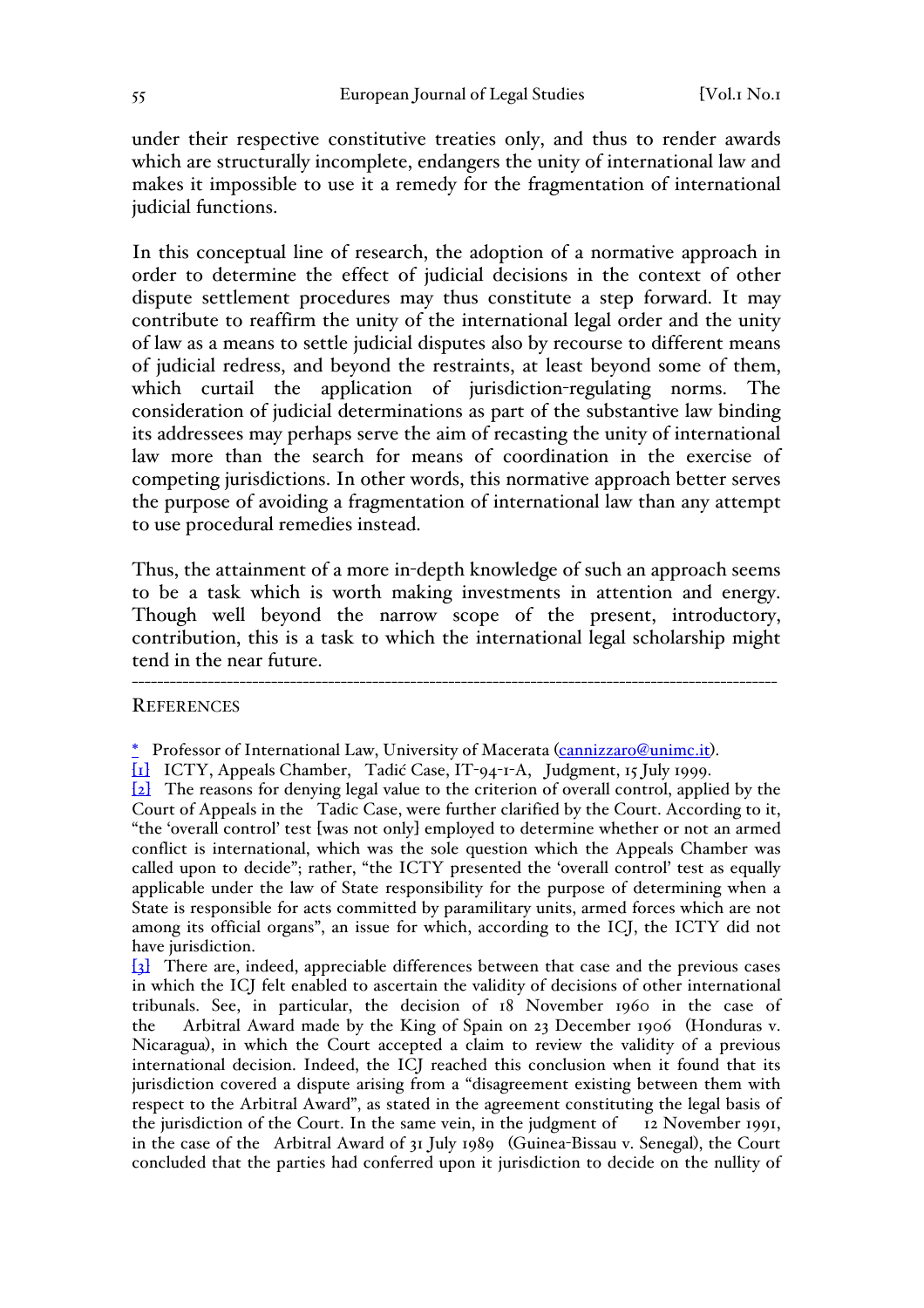the previous decision and not on its merits. In particular, the Court concluded that it could not review the determination of the Arbitral Tribunal on its own jurisdiction. "By proceeding in that way the Court would be treating this request as an appeal and not as a recours en nullité [the Court had] simply to ascertain whether by rendering the disputed Award the Tribunal acted in manifest breach of the competence conferred on it by the Arbitration Agreement, either by deciding in excess of, or by failing to exercise, its jurisdiction."  $(\xi \xi \quad 46-47)$ .

[4] See the Study of the International Law Commission on Fragmentation of International Law, finalized by Martti Koskenniemi. ILC, Fragmentation of International Law: Difficulties Arising From the Diversification and Expansion of International Law - Report of the Study Group, UN Doc. A/CN.4/L.682, §§ 49-ff. However the Study expressly avoids dealing with conflicts of jurisdiction.

 $\overline{\{s\}}$  There is, however, a certain tendency on the part of international courts to show deference to the jurisprudence of other judicial or quasi-judicial bodies in order to determine the law applicable to a certain conduct. In its advisory opinion on the 9 July 2004 on the Consequences of the Construction of a Wall in the Occupied Palestinian Territory, the Court made frequent reference to the jurisprudence of the Human Rights Committee (see, in particular, §§ 109-ff of the opinion), giving the impression that the interpretation adopted by a specialized body such as the HRC has a particularly strong force of persuasion.

[6] It is doubtful that there is any meaningful difference between comity and judicial deference on the part of a court of justice. In the case law of US courts, reference to comity was made, in a different context, in the famous case before the Supreme Court, Hilton v. Guyot, 1895, 159 US 113.

[7] For a clear example, see Article 26 of the Austrian Federal Law on Cooperation with the International Tribunals, 1 June 1996, which reads: "In proceedings before the Austrian courts relating to legal action taken against the convicted person by the victim, a final judgment of the International Tribunal shall constitute full proof of that which was declared in the said final judgment on the basis of evidence. Proof of the incorrectness of declarations is admissible".

[8] Security Council, Resolution 827(1993), 25 May 1993, UN Doc. S/RES/827 (1993).

[9] The Court deemed it unnecessary to determine whether the RFY failed to comply with its duty to cooperate with the Tribunal before 14 December 1995, since no failure to respect that obligation prior to that date was required by the Applicant  $(\zeta_{447})$ . Once could note that, even if it were ascertained that the obligation to cooperate with the Tribunal did not extend to conduct occurring before that date, the acceptance of the jurisdiction of the Tribunal implies that, after that date, all the decisions of the Tribunal adopted before or after the critical date became, by virtue of their erga omnes character, binding legal rules for the RFY.

[10] See A. GATTINI, "Un regard procédural sur la fragmentation du droit international", Revue générale de droit international public, 2006, Vol. 110, No 2, pp. 303-336.

[11] In particular, the special status enjoyed by substantive provisions of the Genocide Convention, generally considered as having peremptory character, should not cover the provisions of the Convention conferring jurisdiction on the ICJ. In its decision of 3 February 2006, Case Concerning Armed Activities on the Territory of the Congo, New Application: 2002, (Democratic Republic of Congo v. Rwanda), the ICJ dismissed the idea that these provisions are so closely connected with the object and purpose of the Convention that they could not be subject to a reservation by the parties (see  $\sqrt{\$}$  64-ff). The same rationale should exclude, a fortiori, their peremptory character.

[12] See, in particular, the comprehensive contribution by Y. SHANY, The Competing Jurisdiction of International Courts and Tribunals, Oxford, Oxford University Press, 2003.